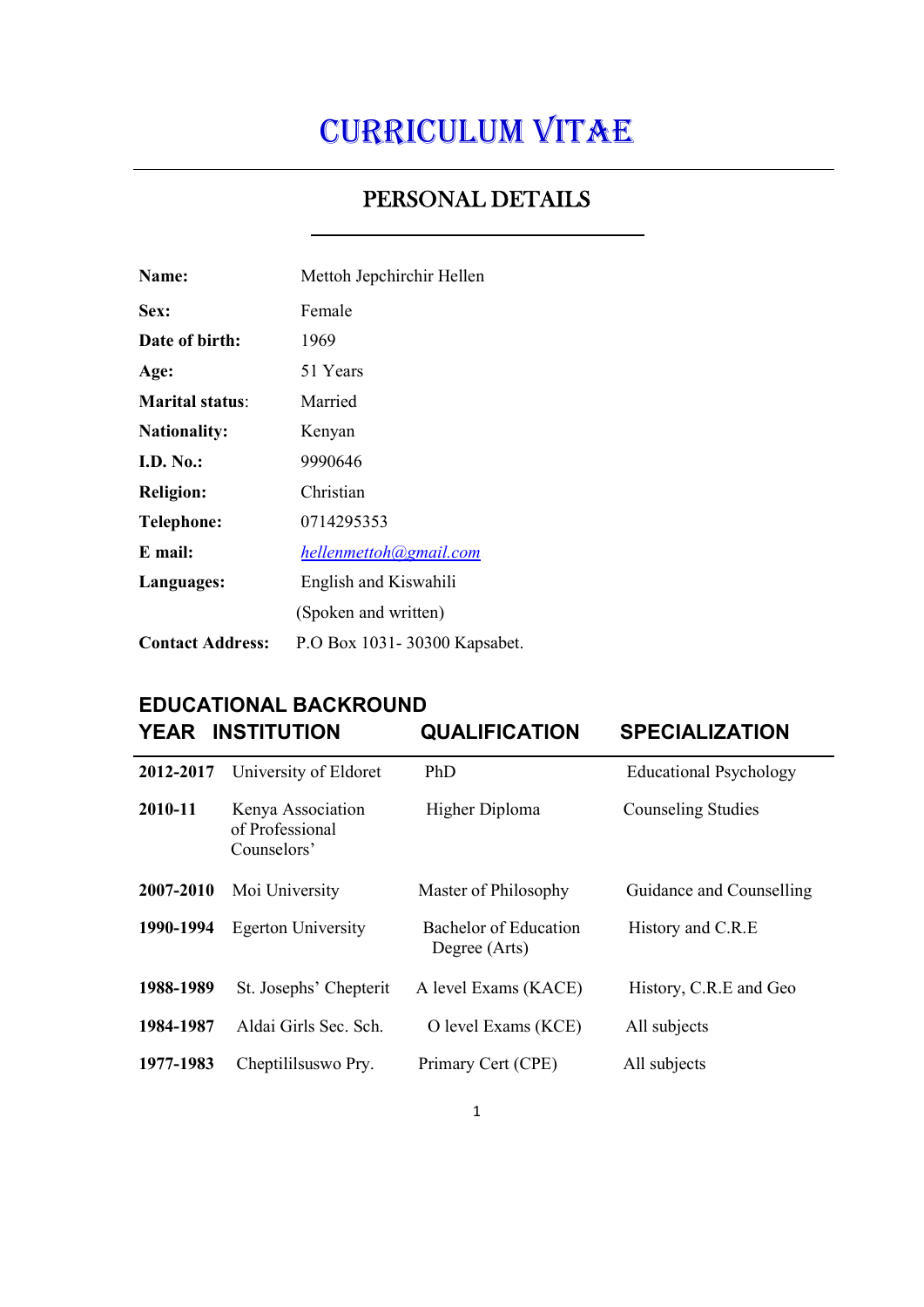# TEACHING EXPERIENCE<br>YEAR INSTITUT INSTITUTION POSITION

| 2018-     | <b>Bomet University College</b>                | Lecturer                |
|-----------|------------------------------------------------|-------------------------|
| 2015-2018 | Mosoriot Teachers' Training<br>College         | Tutor                   |
| 2013-2018 | University of Eldoret                          | Part time lecturer      |
| 2011-2012 | Moi University                                 | Part time lecturer      |
| 2011-2018 | University of Eastern Africa<br><b>Baraton</b> | Part time lecturer      |
| 2011-2012 | Mt Kenya University                            | Part Time Lecturer      |
| 2002-2015 | Kapsabet Girls' High School                    | Senior Graduate Teacher |
| 1994-2002 | Kapchemoiwo Secondary school                   | Graduate Teacher        |

# SCHOOL RESPONSIBILITIES AND OTHER APPOINTMENTS<br>YEAR INSTITUTION POSITION **INSTITUTION**

| $2020 -$  | <b>Bomet University College</b>                 | Member disability Advisory<br>Committee              |
|-----------|-------------------------------------------------|------------------------------------------------------|
| $2020 -$  | <b>Bomet University College</b>                 | Mentor                                               |
| 2019-     | <b>Bomet University College</b>                 | Kericho Zone TP Co-ordinator                         |
| 2018-2020 | <b>Bomet University College</b>                 | In charge of Exams and Behaviour<br>Change Programme |
| 2016-2018 | <b>Mosoriot Teachers Training</b><br>College    | Coordinator- Guidance and<br>Counselling Department. |
| 2011      | Kenya Association of<br>Professional Counselors | Counselor                                            |
| 2010      | <b>IIEC</b>                                     | Presiding Officer                                    |
| 2007-2015 | Kapsabet Girls'                                 | <b>House Mistress</b>                                |
| 2007      | E.C.K.                                          | Deputy Presiding Officer                             |
| 2005      | Kapsabet Girls'                                 | Head of Subject (History)                            |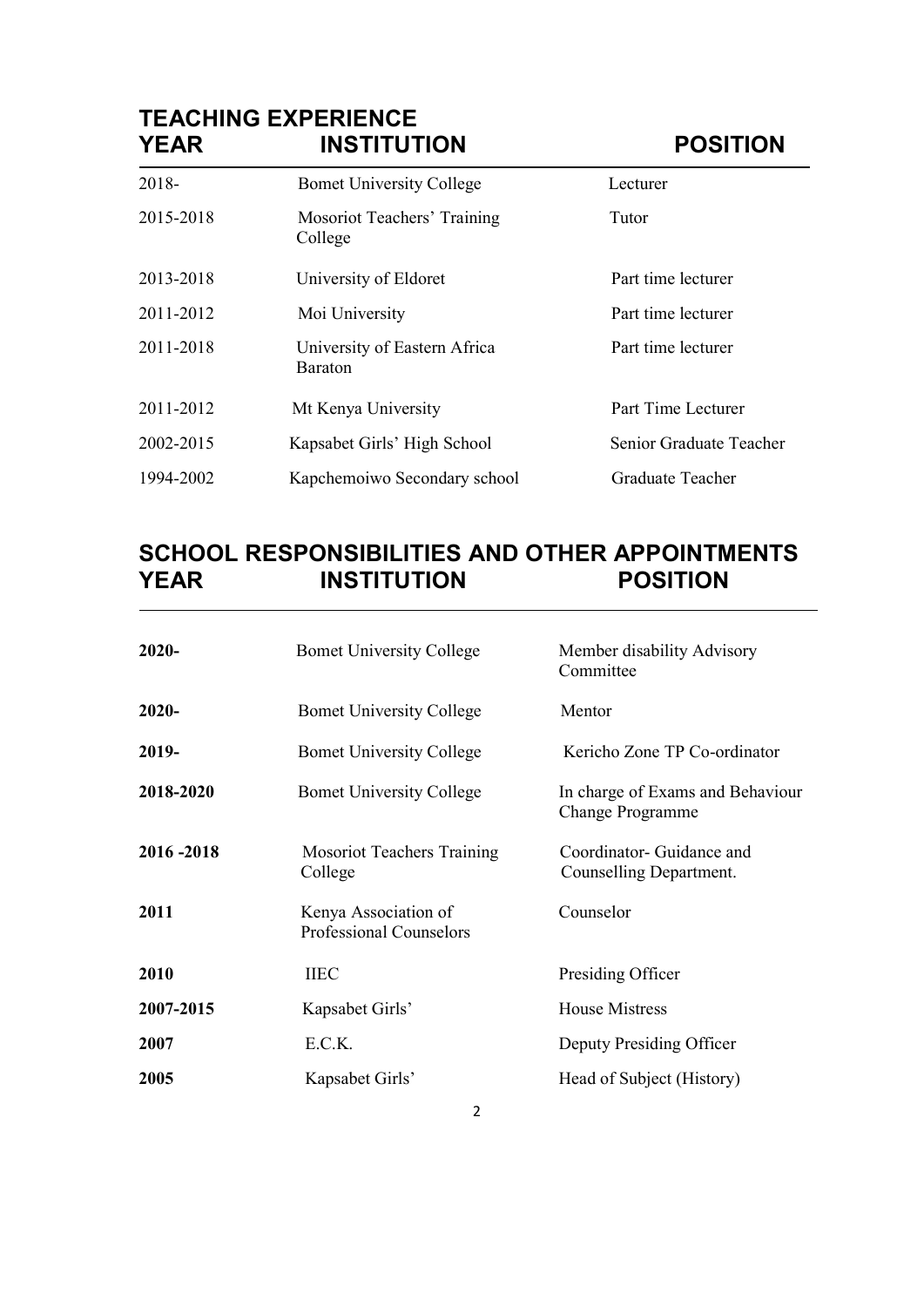| 2005      | E.C.K.          | Deputy Presiding Officer         |
|-----------|-----------------|----------------------------------|
| 2001-2002 | Kapchemoiwo Sec | Guidance and Counseling Mistress |
| 1999      | National Census | Deputy Supervisor                |
| 1995-2001 | Kapchemoiwo Sec | Head of Humanities Dept.         |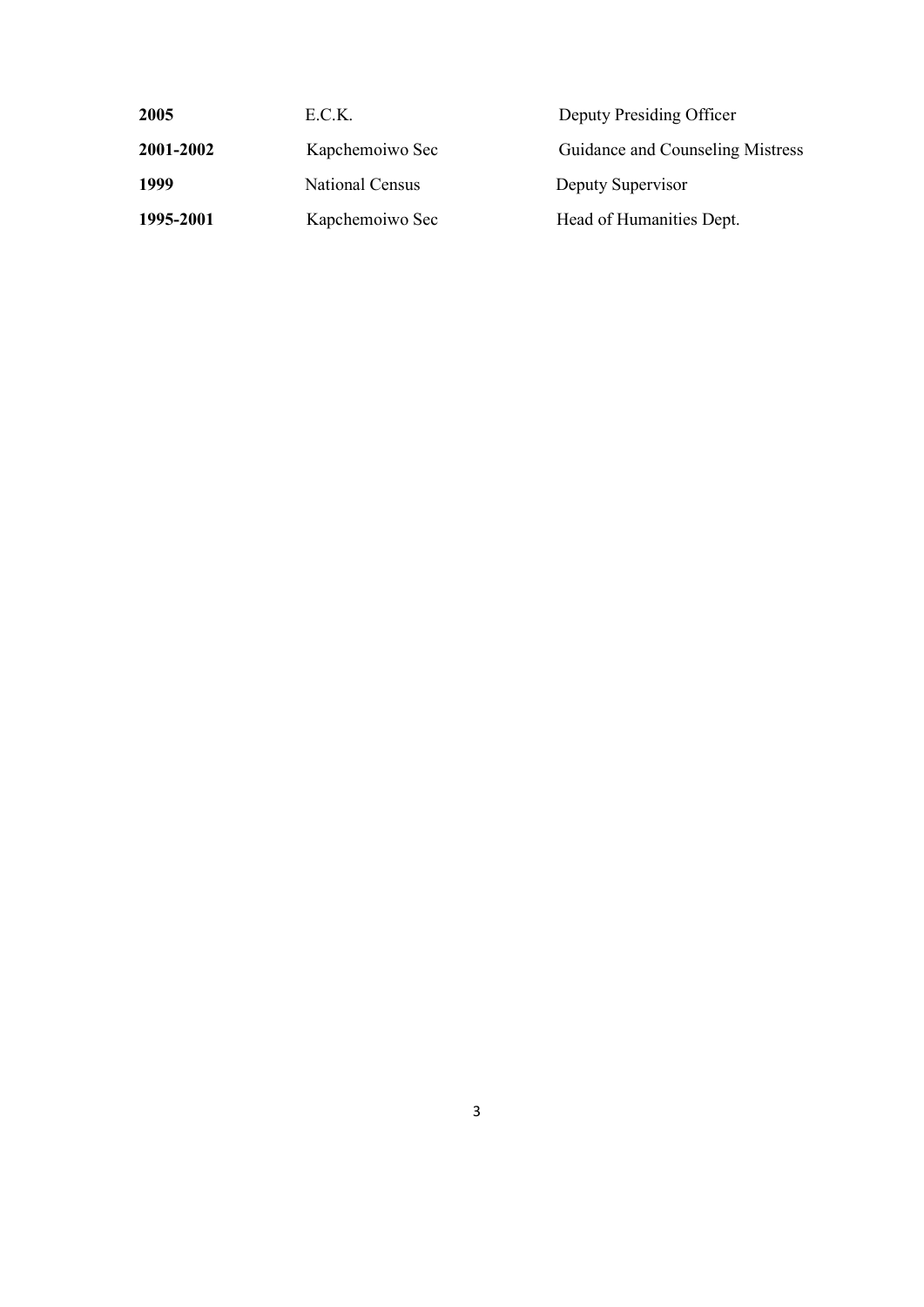#### WORK PERFORMANCE

KCSE results C.R.E. 2003 mean score 10.3 mean grade B+ 2nd Position in the District KCSE results His/Gov 2004 mean score 9.676 mean grade  $B+3^{rd}$  Position in the District KCSE results His/Gov 2006 mean score 9.285 mean grade B 2<sup>nd</sup> Position in the District KCSE results His/Gov 2007 mean score 9.96 mean grade  $B+2^{nd}$  Position in the District KCSE results C.R.E. 2007 mean score 11.4 mean grade A- 1st Position in the District 2nd Position in R/V Province

KCSE results C.R.E. 2011 mean score 10.24 mean grade  $B+1<sup>st</sup>$  Position in the District KCSE results C.R.E. 2013 mean score 9.862 mean grade B+ 3rd Position in Nandi County KCSE results C.R.E. 2014 mean score 10.2444 mean grade B+ No Ranking of Schools KCSE results His/Gov 2014 mean score 11.7917 mean grade A No Ranking of schools Primary Teachers Examination results 2015- mean score 2.805- Best Subject in Option B Primary Teachers Examination results 2015- mean score 2.805- Best Performed Subject Primary Teachers Examination results 2016- mean score 4.270- Best subject in option B Primary Teachers Examination results 2017- mean score 3.810- Best performed subject Primary Teachers Examination results 2017- mean score 3.810- Best subject in option B Primary Teachers Examination results 2018- mean score 3.34- Best subject in option B Primary Teachers Examination results 2018- mean score 3.34- Most consistent improvement

#### CONFERENCE, WORSHOPS & PAPER PRESENTED

- 2007 Effective approaches in teaching History and Government in schools and colleges by Daraja Initiative (Eldoret)
- 2009 Effective approaches in teaching History and Government in schools and colleges by Daraja Initiative (Eldoret)
- 2009 International Gender Symposium Gender Budgeting (IGERD)- Moi university

 *Paper Presented* : Sexual behavior change and HIV infection among college students: A case of Mosoriot Primary Teacher' Training College.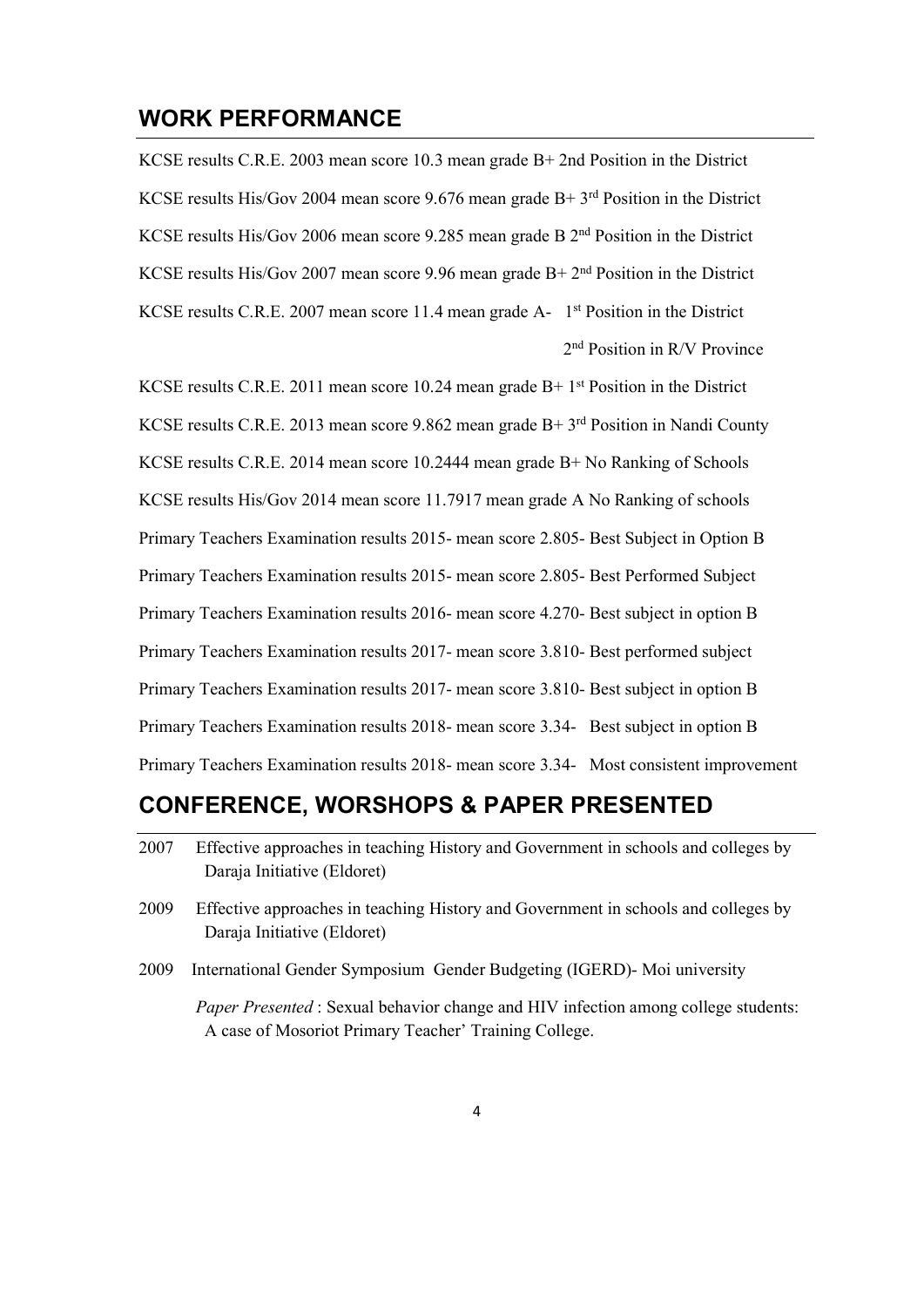2013 Knowledge and Technological Innovation for Global Competitiveness- University of Eldoret

- 2019 Cognitive Behaviour Therapy Workshop-Working with clients who suffer from Depression and Anxiety- Kenya Association of Professional Counsellors- Nairobi.
- 2019 Drug and Alcohol Addiction Workshop- Kenya Association of Professional Counsellors- Nairobi.

#### PUBLICATIONS

Trends in HIV Infection among Teacher Trainees. A study of a Teacher Training College in Western Kenya. (African Journal of Education, Science and Technology-AJEST Feb 2015 Vol 2, No.3)

Influence of Career Preference on Academic Performance and Graduation: A Case Study of a University in Western Region of Kenya. (Journal of Research in Humanities and Social Sciences ISSN No.8 (August 2016)).

Endangering Academic Performance and Graduation to Endear Peers: A Case Study of Male Students at a University in Western Region of Kenya. (IOSR Journal of humanities and social science Vol.21, Issue 7, Ver.6 July 2016)

Parental Participation on Academic Performance and Graduation of Male Students: A Case Study of a University in Western Region of Kenya. (World Journal of Social Sciences and Humanities Vol.2, No 3, 2016. Science and Education Publishing, USA)

Students' Perception of School Rules and Regulations as a Quest for Good Governance: A Cace Study of a Peri- Urban Mixed Secondary School in North Rift Kenya. (International Journal of Research and Innovation in Social Science-IJRISS, Volume iv Issue x, October 2020 Pg. 86- 93 / ISSN 2454-6186.

#### OTHER SKILLS

Safe driving

Computer Literacy: Ms Word, Excel, Internet, Access, SPSS.

*Paper presented* : Trends in HIV Infection among Teacher Trainees. A study of a Teacher Training College in Western Kenya.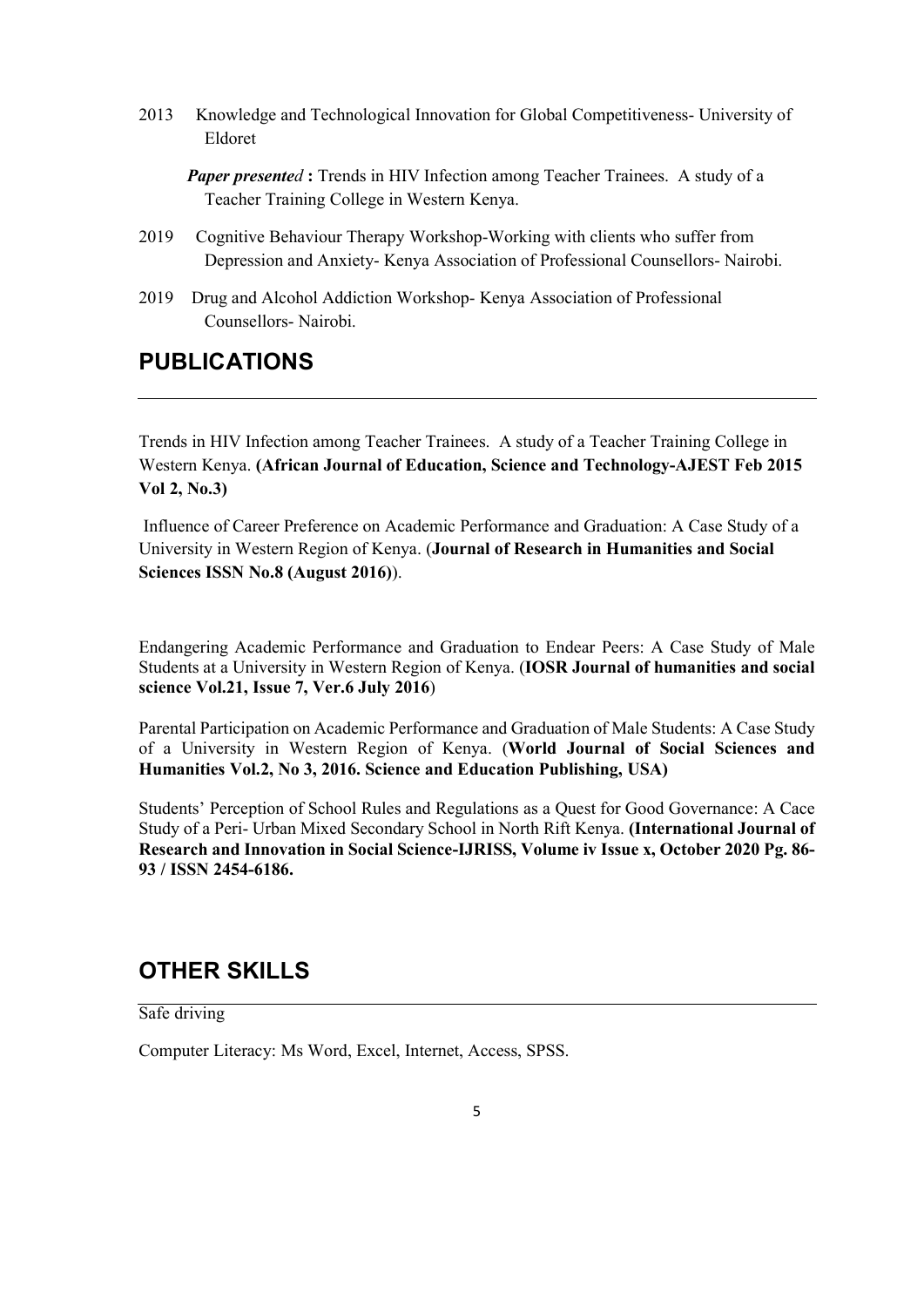# COMMUNITY SERVICE

Public Speaking – Motivational, Mainstreaming of Gender Issues and HIV Awareness talks in

Schools, colleges and in other academic and social forum

Co-ordinator- Christian Mission Services-Kapsabet District Church Council

Treasurer AIC Milimani- Chepterit Women Fellowship

#### **HOBBIES**

Reading of psychology and other self-improvement books and listening to Christian Music.

#### AMBITION

To work closely with people towards adopting sexual behavior change practices and eradication of life-threatening issues.